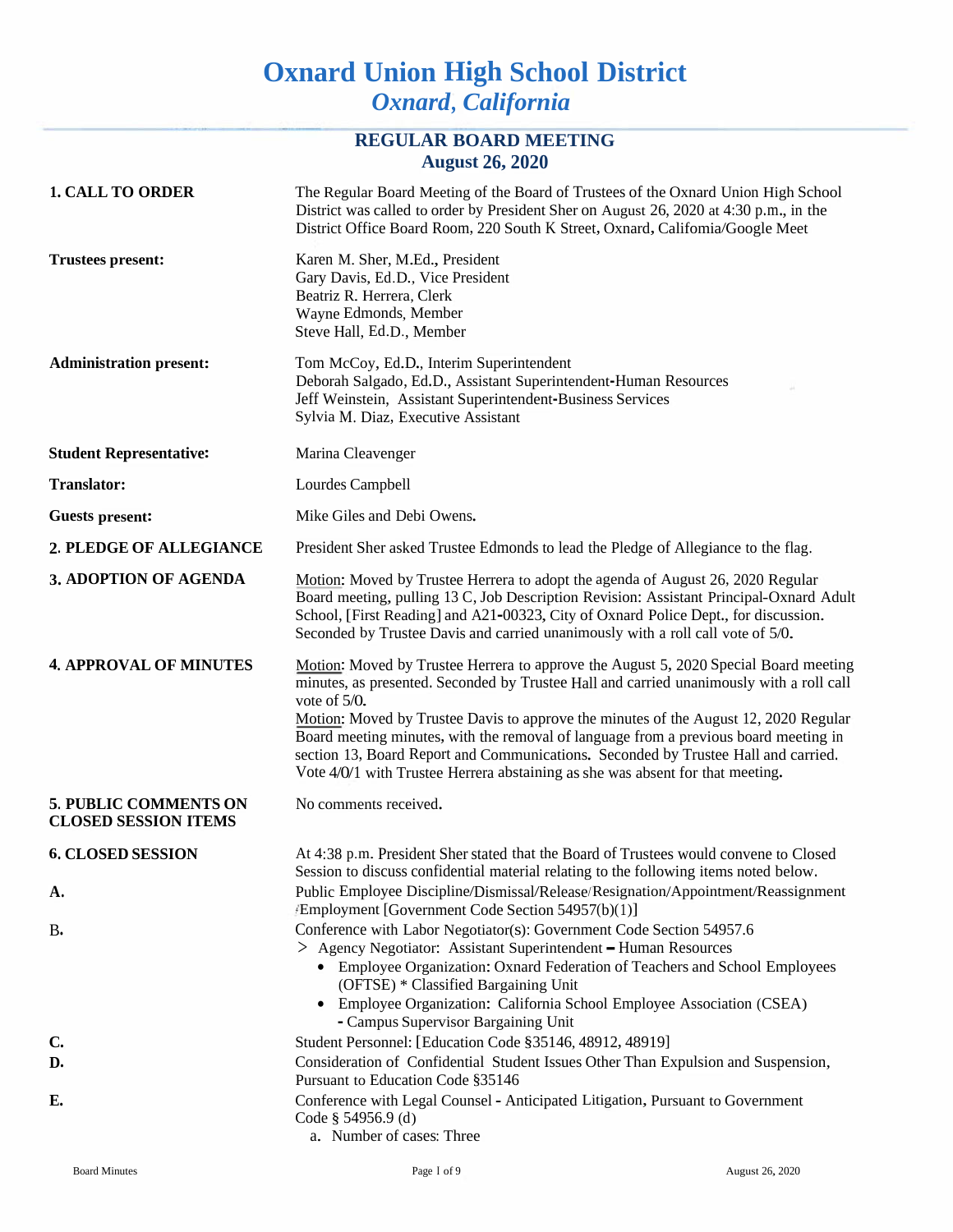| F.                                                                                      | Conference with Real Property Negotiator (Govt. Code § 54956.8) PROPERTY:<br>Multiple District-owned parcels, including: (1) District Office Campus, 220, 309, and<br>315 South K Street, Oxnard, CA, APNs 202-0-010-630 & -740; (2) 280 and 300 Skyway<br>Drive, Camarillo, CA, APN 230-0-130-105; and (3) 15 Stearman Street, Camarillo, CA,<br>APN 230-0-130-115 AGENCY NEGOTIATOR: Jeff Weinstein, Assistant<br>Superintendent Business Services and Dr. Joel Kirschenstein, Consultant Sage Realty<br>Group Inc. NEGOTIATING PARTIES: To be determined UNDER NEGOTIATION:<br>Price and terms of payment.                                                                                                                                                                                                                                                                                                                                                                                |  |  |
|-----------------------------------------------------------------------------------------|----------------------------------------------------------------------------------------------------------------------------------------------------------------------------------------------------------------------------------------------------------------------------------------------------------------------------------------------------------------------------------------------------------------------------------------------------------------------------------------------------------------------------------------------------------------------------------------------------------------------------------------------------------------------------------------------------------------------------------------------------------------------------------------------------------------------------------------------------------------------------------------------------------------------------------------------------------------------------------------------|--|--|
| 7. RECONVENE IN<br>PUBLIC: REPORT ON CLOSED<br><b>SESSION ACTION</b>                    | The Board reconvened at 5:44 p.m. President Sher reported out that no action was taken<br>during Closed Session.                                                                                                                                                                                                                                                                                                                                                                                                                                                                                                                                                                                                                                                                                                                                                                                                                                                                             |  |  |
| <b>8. RECOGNITION</b><br>Farm 2 School - 2020 CSBA Golden<br><b>Bell Award Finalist</b> | The OUHSD Farm 2 School Program began in 2016 under the leadership of Stephanie<br>Gillenberg, Nutrition Services Director, and Anna Jackson, Program Coordinator. The<br>OUHSD Farm to School Program values student voice and utilizes student leadership to<br>develop program priorities: improved student nutrition, school gardens, locally grown<br>food, and student leadership development.                                                                                                                                                                                                                                                                                                                                                                                                                                                                                                                                                                                         |  |  |
|                                                                                         | The OUHSD Farm 2 School Program was awarded statewide recognition as a Finalist for<br>the 2020 California School Boards Association Golden Bell Award.                                                                                                                                                                                                                                                                                                                                                                                                                                                                                                                                                                                                                                                                                                                                                                                                                                      |  |  |
|                                                                                         | Trustees congratulated the Farm 2 School Program for their Golden Bell award<br>achievement, commended the presentations at the board meeting and all who have been<br>involved in this program since its inception, especially the students' commitment to the<br>program. Trustee Hall commended Trustees on removing the former out of County<br>contractor for food services and going with the in-house staff as they can run this<br>program just as well, if not better. Dr. McCoy gave a shout out to Stephanie Gillenberg,<br>Director of Nutrition Services, for her drive to establish this program and the entire team<br>for bringing this award to OUHSD. Dr. McCoy will share the virtual rewards celebration<br>information once he receives it so Trustees, staff and students can participate. Marina<br>Cleavenger, Student Board Representative, offered her congratulations as well and<br>thanked the program as it has also helped the Nationally Green Club at ACHS. |  |  |
| 9. PUBLIC COMMENTS TO<br><b>ADDRESS THE BOARD OF</b>                                    | Mike Giles, Gold Coast Aquatics, requested that the aquatic centers open asap as he felt<br>these facilities are important to the surrounding communities.                                                                                                                                                                                                                                                                                                                                                                                                                                                                                                                                                                                                                                                                                                                                                                                                                                   |  |  |
| <b>TRUSTEES</b>                                                                         | Debi Owens requested that all aquatic facilities and fields be opened asap.                                                                                                                                                                                                                                                                                                                                                                                                                                                                                                                                                                                                                                                                                                                                                                                                                                                                                                                  |  |  |
|                                                                                         | Sylvia Rodarte submitted an electronic comment about her disappointment in the removal<br>of the sign for Mr. Robert Q. Valles at PHS Performing Arts Center but was pleased that<br>it was put back up.                                                                                                                                                                                                                                                                                                                                                                                                                                                                                                                                                                                                                                                                                                                                                                                     |  |  |
|                                                                                         | JoAnne Guerriere submitted an electronic comment about her concern of the installation<br>of drinking fountains at the new district office instead of water filling stations.                                                                                                                                                                                                                                                                                                                                                                                                                                                                                                                                                                                                                                                                                                                                                                                                                |  |  |
| <b>10. SUPERINTENDENT'S</b><br><b>REPORT - Return to School Plan</b><br>Update          | Dr. McCoy's highlights:<br>• First day of school, August $26th$ , highlights<br>• Distance Learning attendance taking procedures<br>• Facility use during COVID-19<br>• Academic Decathlon update<br>• Grand Jury Charter Schools Report Updates<br>• District Food Services schedule and new requirements<br>o Teachers are teaching a live 30-60 minute class daily.<br>o Ventura County Schools Self-Funding Authority (VCSSFA) is not allowing any public<br>high school in the County to open for facility rentals at this time to Dr. McCoy's<br>knowledge.<br>o Students can pick up meals at any site within the district.<br>o Meals at CIHS, HHS, OHS, PHS and RMHS have community feedings and any<br>student and family can access a meal at no charge.<br>o ACHS and RCHS have a free and reduced lunch application program.                                                                                                                                                    |  |  |
|                                                                                         |                                                                                                                                                                                                                                                                                                                                                                                                                                                                                                                                                                                                                                                                                                                                                                                                                                                                                                                                                                                              |  |  |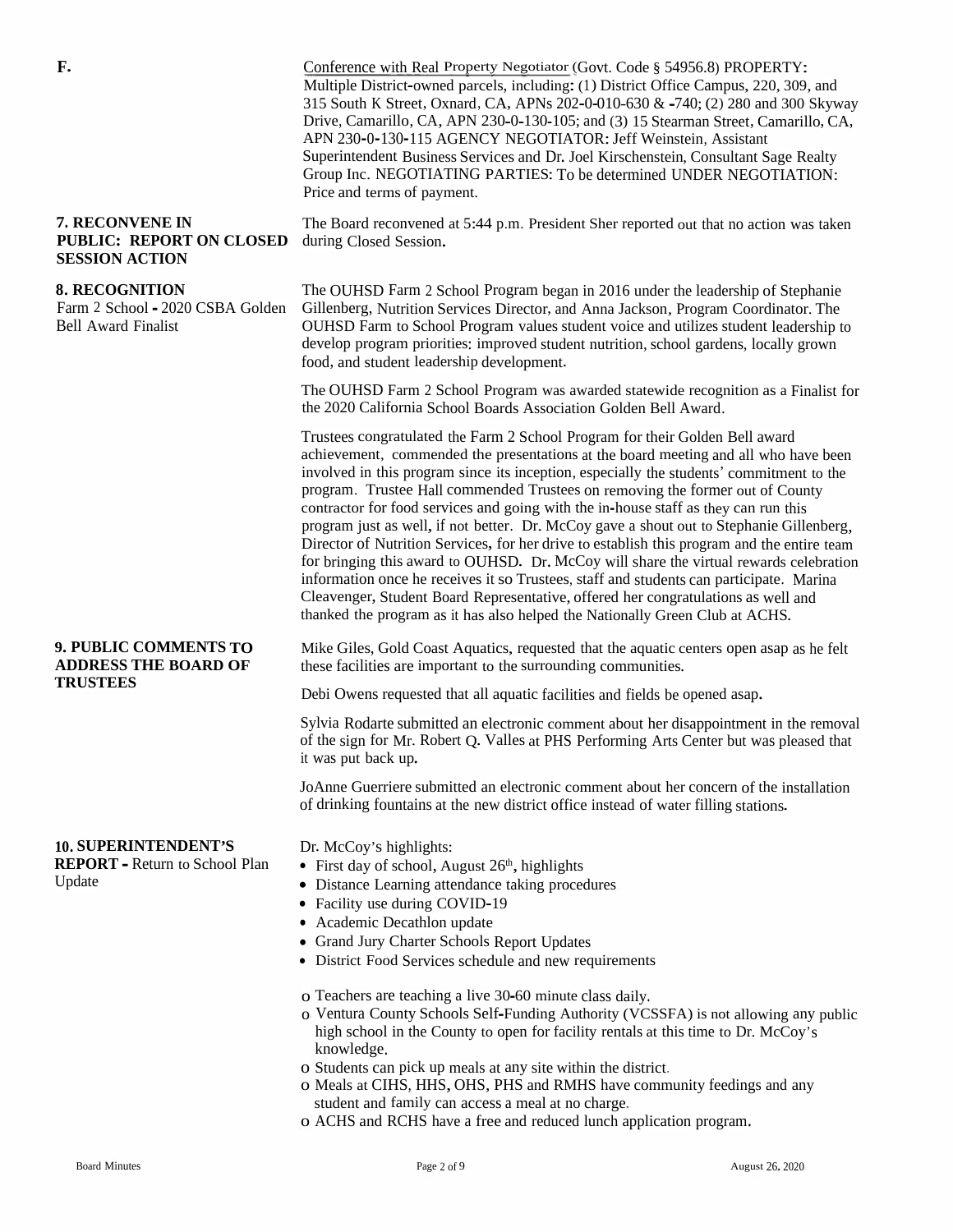#### **11. STUDENT REPRESENTATIVE TO THE BOARD - MARINA CLEVINGER**

- Marina Cleavenger reported that she polled students about their access to grab and go lunches, 1:1 devices and hot spots and all students were successful in acquiring what they needed, zero complaints.
- ASB is working hard to keep students engaged and some examples were: HHS Link Crew assisted incoming freshmen by offering some distance learning techniques and ACHS held their socially distanced senior sunset.

Marina informed Trustees of two concerns that students have at this time:

- 1.Students that are not mentally and <sup>p</sup>hysically safe with social distance learning at their home and the steps these students can take to ge<sup>t</sup> excellent Intervention Specialists at their schools.
- 2.Students are happy with the Inclusivity Task Force but would like to expan<sup>d</sup> it beyond the LGBTQ+ community to <sup>a</sup> larger group of student population and wondered how subcommittees can come about for the Inclusivity Task Force.

Trustees asked that Dr. McCoy follow-up on the concerns brought forward by students through Marina and inform Trustees, at the next Board meeting or the meeting following, of the outcome. They would like Marina to repor<sup>t</sup> back on the progress of the two issues. Trustee Herrera welcomed Marina as she was absent at the last meeting. She also asked Marina how Trustees can help students continue to feel par<sup>t</sup> of <sup>a</sup> community atschool during this time of distance learning. Trustees would like to engage as many students as possible at all district campuses.

Trustee Sher requested <sup>a</sup> break at 6:50 p.m. The meeting resumed at 6:57 p.m.

Purchase Orders, August 1 - 16,

**12. CONSENT CALENDAR** Motion: Trustee Davis moved to approve the Consent Calendar, with the exception of purchase order A21-00323 for discussion. Seconded by Trustee Herrera and carried unanimously with a roll call vote o purchase order A21-00323 for discussion. Seconded by Trustee Herrera and carried unanimously with <sup>a</sup> roll call vote of 5/0.

- **2020** Purchase order (P.O.) A21-00323, City of Oxnard Police Dept.(OPD), is only to encumber funding and not to pay out any expenditures.
	- OUHSD has not ye<sup>t</sup> received any invoices from OPD for paymen<sup>t</sup> of services.
	- The OPD contract expires June 30, 2022
	- <sup>A</sup> staff report, at <sup>a</sup> future meeting, is required before any expenditures can be made to OPD
	- Why does the district have to pay for police services that taxpayer money is already used to pay for police officer service (Dr. McCoy to include his response in <sup>a</sup> future report)
	- How are officers chosen for the position of school resource officers; what kind of training, certification, experience with students, de-escalation specifically, if any, do these officers have to allow them to work on our campuses (Dr. McCoy to include his response in a future report)
	- When a school resource officer is placed at one of our campuses does the city backfill the officer's current position (Dr. McCoy to include his response in <sup>a</sup> future report)
	- OUHSD is trying to renegotiate all resource officers contracts, lower percentage due, for services during COVID-19 as they are not currently working on campuses.
	- Camarillo Police Department is issuing OUHSD a refund of \$175,000 for unused police services.

Motion: Trustee Hall moved to approve P.O. A21-00323; however, the Superintendent and Assistant Superintendent Business Services are not to pay against this P.O. until <sup>a</sup> staff repor<sup>t</sup> has been presented to Trustees. Seconded by Trustee Edmonds and carried unanimously with <sup>a</sup> roll call vote of 5/0.

It is the recommendation of District Administration that the Board of Trustees approve B. Consideration of Revision of It is the recommendation of District Adminis<br>Authorization of Signatures the authorization of signatures, as presented.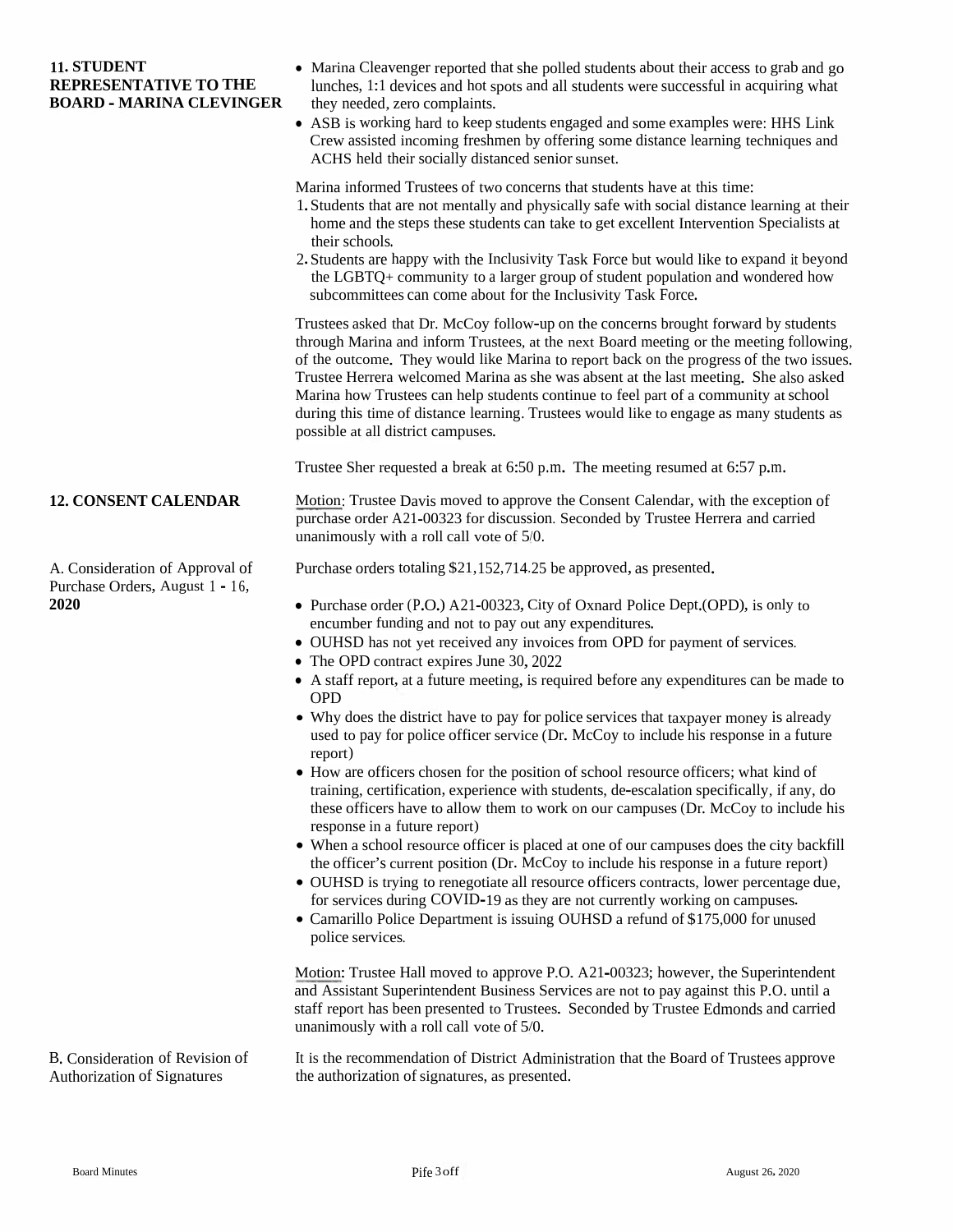C. Consideration of Approval to<br>Baiast all Dida for Thermal Bad Reject all Bids for Thermal Body Scanners, Bid <sup>630</sup>Due to the confusion of item bids for Thermal Body Scanners, bid 630. with a rol! call vote of 5/0. D. Considerationof CDW NASPO ValuePoint<br>Piggyback Contract #MNWN ) for New Solar<br>er Equipment Drive Data Center Equipment Purchaseof CDWE. Considerationof NIC Partners NASPO<br>Piggyback Contract #AR Piggyback Contract #AR-233 (14-Piggyback Contract #AR-233 (14-<br>19) PA# 7-14-70-04 for New Solar<br>Drive Data Center Equipment Drive Data Center Equipment PurchaseF. Consideration of Approval of Use<br>of NetVeerts, Inc. CMAS Contract of NetXperts, Inc. CMAS Contract<br>#3,17.70,0622S for Naw Solar Dri #3-17-70-0622S for NewData Center Software Purchase G. Consideration

Contract Change Order Request #16to Waisman Construction for g New Perimeter Soffit<br>Solar Drive Cover at Solar Drive

H. Consideration of Approval of Contract Change Order Request #19R to Waisman Construction for #19R to Waisman Construction for<br>Providing New Drinking Fountains<br>at Solar Drive at Solar Drive

I. Consideration of Approval of Contract Change Order Request #36Removing Superfluous HVACDuctwork Insulation at Solar Drive

J. Consideration of Approval of Contract Change Order Request #34R to Remove Superfluous HVAC Drive, as presented.<br>Ductwork at Solar Drive Ductwork at Solar Drive

K. Consideration of Approval of<br>Contract Award to Pacificant for Contract Award to Pacificom<br>Solar Drive District Office Ei Contract Award to Pacificom for<br>Solar Drive District Office First<br>Ek Floor Data Racks and Wire Management

L. ConsiderationContract Award to Little Diversified Contract Awardfor Separate Bid #4 for ACHS for Separate Bid #4 for ACHS Lighting, Sound System, as presented.<br>Stadium Bleachers. Lighting. Sound m Bleachers, Lighting, Sound<br>n System

It is the recommendation of District Administration that the Board of Trustees approve<br>the mission of hide for the wall had username. Bid 620, so presented the rejection of bids for thermal body scanners, Bid 630, as presented.

Due to the confusion of item 12 C being mistaken for pulling item 13 C at the time of the adoption of the August 26, 2020 agenda, Trustees decided to vote on the rejection of all hide for Thermal Body Seanners, hid 620.

Motion: Trustee Hall moved to approve the rejection of all bids for Thermal Body<br>Segments hid 620, as aresented. Segended by Trustee Harrens and seguiad vacaim Scanners, bid 630, as presented. Seconded by Trustee Herrera and carried unanimously<br>with a rall call yets of 5%

n of Approval of Use It is the recommendation of District Administration that the Board of Trustees approve the<br>O VelueDoint and a fit is CDW NASDO VelueDoint Bisex heek Centrest #MNWAC 109 feethers was Salam use of the CDW NASPO ValuePoint Piggyback Contract #MNWNC-108 for the new Solar<br>Drive Data Center equipment purchase, as presented. Drive Data Center equipment purchase, as presented.

n of Approval of Use It is the recommendation of District Administration that the Board of Trustees approve ValuePoint the use of the NIC Partners NASPO ValuePoint Piggyback Contract #AR-233 for the new Solar Drive Data Center equipment purchase, as presented.

> Data Center software purchase, as presented. It is the recommendation of District Administration that the Board of Trustees approve<br>the use of the NetVnerte, Inc. CMAS Centrest #2,17,70,06225 for the new Salar Drive the use of the NetXperts, Inc. CMAS Contract #3-17-70-0622S for the new Solar Drive<br>Data Center software purchase, as presented.

n of Approval of It is the recommendation of District Administration that the Board of Trustees approve<br>Contae Board of The Contract Change Order Board #16.6. Weighteen Construction for Description News 6 Contract Change Order Request #16 to Waisman Construction for Providing New<br>Register Soffit Cours at Solar Drive as greented Perimeter Soffit Cover at Solar Drive, as presented.

> It is the recommendation of District Administration that the Board of Trustees approve<br>Contract Change Order Bassett #10B to Weisman Construction for Praviding New Contract Change Order Request #19R to Waisman Construction for Providing NewDrinking Fountains at Solar Drive, as presented.

6 Contract Change Order Request #36 to Waisman Construction for Removing Superfluous<br>IWAC Dustruark Insulation at Salar Drive, as researched HVAC Ductwork Insulation at Solar Drive, as presented. I. Consideration of Approval of It is the recommendation of District Administration that the Board of Trustees approve<br>Contract Change Order Request #36 to Waisman Construction for Removing Superflue<br>to Waisman Constructio

> It is the recommendation of District Administration that the Board of Trustees approve<br>Centre of Chance Order Bassets #24B to Bernard Senarch and WAC Dustruck + Sal Contract Change Order Request #34R to Remove Superfluous HVAC Ductwork at Solar

> It is the recommendation of District Administration that the Board of Trustees approve a<br>Contract Arrest to Decisions for Salar Drive District Office First Flags Data Backs and Contract Award to Pacificom for Solar Drive District Office First Floor Data Racks and Wire Management, as presented.

n of Approval of It is the recommendation of District Administration that the Board of Trustees approve a<br>Lee Little Diversified Contract Award to Little Diversified for Separate Rid #4 for ACUS Stedium Placehous d to Little Diversified for Separate Bid #4 for ACHS Stadium Bleachers,<br>d Svstem, as presented.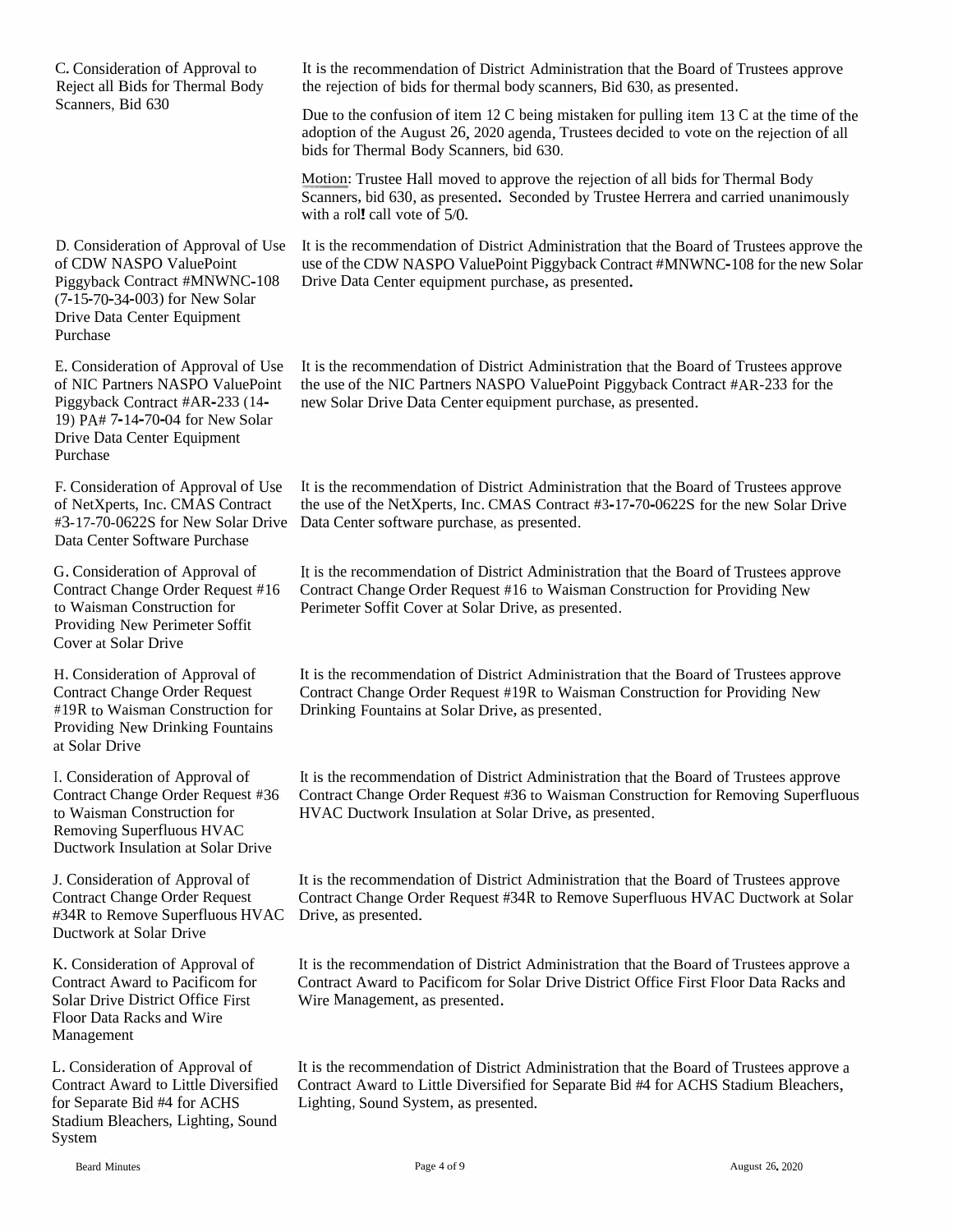for Separate Bid #5 for HHS Stadium Bleachers, Lighting, Sound System

N. Consideration of Approval of Contract Award to Superior Millwork for RCHS New Relocatable Science Classrooms Casework

Classroom <sup>90</sup> Wall Systems at the HHS Industrial Arts Building

for ACHS Mechanical and Restrooms Replacement Doors

Q. Consideration of Approval of Contract Award to Schneider Electric for Solar Drive HVAC Energy Management System Modernization (Phase 2)

R. Consideration of Approval of Contract Award to Cbelow Subsurface Imaging services at CIHS CHIS, as presented, for the Location of all Existing Underground Utilities and Mapping

Artificial Turf Fields at Multiple **Sites** 

T. Consideration of Approval of Contract Award to Tetra Tech, Inc. for Traffic Signal and City of Oxnard off-site improvements, as presented. Requirements for the New DSHS Project

U. Consideration of Approval of Contract Award to Green Globe HVAC to Provide <sup>a</sup> Split Air Conditioning System to Service the Main Data Center at 1800 Solar **Drive** 

V. Consideration of Approval of Contract Change Order Proposal #1 Visual Display at ACHS, HHS & PHS Stadium Renovation Projects

M. Consideration of Approval of It is the recommendation of District Administration that the Board of Trustees approve a Contract Award to Little Diversified Contract Award to Little Diversified for Separate Bid #5 for HHS Contract Award to Little Diversified for Separate Bid #5 for HHS Stadium Bleachers, Lighting, Sound System, as presented.

> It is the recommendation of District Administration that the Board of Trustees approve <sup>a</sup> Contract Award to Superior Millwork for RCHS New Relocatable Science Classrooms Casework, as presented.

O. Consideration of Approval of It is the recommendation of District Administration that the Board of Trustees approve <sup>a</sup> Contract Award to Kiwitt's General Contract Award to Kiwitt's General Building Contractor to Revise CTE Classroom <sup>90</sup> Building Contractor to Revise CTE Wall Systems at the HHS Industrial Arts Building, as presented.

P. Consideration of Approval of It is the recommendation of District Administration that the Board of Trustees approve a Contract Award to Vortex Industries Contract Award to Vortex Industries for ACHS Mechanical and Restr Contract Award to Vortex Industries for ACHS Mechanical and Restrooms Replacement Doors, as presented.

> It is the recommendation of District Administration that the Board of Trustees approve <sup>a</sup> Contract Award to Schneider Electric for Solar Drive HVAC Energy Management System Modernization (Phase 2), as presented.

It is the recommendation of District Administration that the Board of Trustees approve the contract value to Cbelow Subsurface Imaging for the onsite utility locating at the

S. Consideration of Approval of It is the recommendation of District Administration that the Board of Trustees approve Grounds Maintenance Equipment for the proposa<sup>l</sup> from Coast Cart as presented.

for the Additional Services (MOD2) signal <sup>p</sup>lans and survey as required by the City of Oxnard for the New DSHS Projects It is the recommendation of District Administration that the Board of Trustees approve the contract value to Tetra Tech, Inc. for the additional services preparation of traffic

> It is the recommendation of District Administration that the Board of Trustees approve <sup>a</sup> Contract Award to Green Globe HVAC to Provide <sup>a</sup> Split Air Conditioning System to Service the Main Data Center at 1800 Solar Drive, as presented.

to Ohno Construction to Upgrade the at ACHS, HHS & PHS Stadium Renovation Projects, as presented. It is the recommendation of District Administration that the Board of Trustees approve Contract Change Order Proposal #1 to Ohno Construction to Upgrade the Visual Display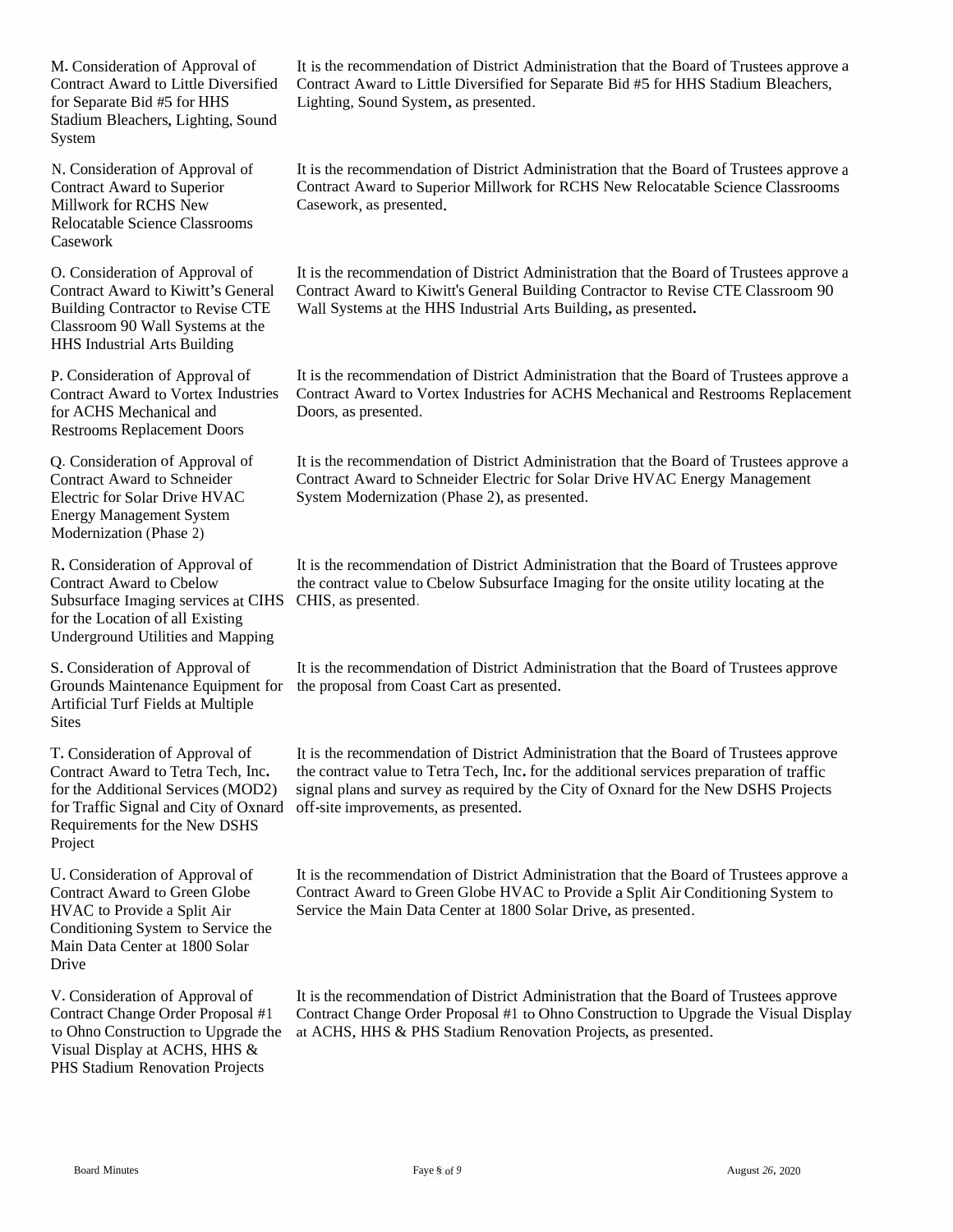W. Consideration of Adoption of Resolution No. 20-41, Authority for the Board of Trustees to Improve Compensation for Certain Compensation for Certain Categories 2020, as presented.<br>of Employees After July 1, 2020

X. Consideration of Adoption of<br>Receptions for Fiscal Veer 2020 Resolutions for Fiscal Year 2020-2021:No. 20-36, Temporary Loans<br>Between District Franks Na. 20.27 Between District Funds; No. 20-37, Appropriation Transfers; No. 20-38, Authorization for Budget Transfers;<br>Ne. 20.20 Te Authorize the District No. 20-39, To Authorize the District to Borrow<br>Pasuimus to Borrow Funds for Immediate<br>Requirements; and No. 20-40,<br>InterTates Fand Tassafon InterTntra Fund Transfers

Y. Consideration of Approval of Non-Public Schools (NPS) Placements, According to the Students' IEP s and the Director of Special Education

Z. Consideration of Approval of Agreement between Oxnard Union High School District and CoVitality

AA. Consideration of Approval of 2020 June Summer Graduates

BB. Consideration of Approval of Adult Education Course for 2020/21  $(A-22)$  as approved by CA Department of Education

CC. Consideration of Renewal<br>Memorandum of Understandin Memorandum of Understanding Memorandum of Understanding<br>between the Oxnard Union High<br>Sakard District and the Galifacti School District and the California Mini-Corps Program

DD. Consideration of Approval of the Consolidated Application for<br>Evading Catagorical Aid Program Funding Categorical Aid Programs for the Spring Data Collection and<br>Angliastics for Evading Application for Funding

EE. Consideration of Approval of Personnel Items

FF. Consideration of Revision of Oxnard Union High School District Board Bylaw 9321: Closed Session<br>Purposes and Agendas [Second Purposes and Agendas [Second<br>Peadinal Reading]

GG. Consideration of Deletion of Oxnard Union High School District Board Bylaw 9321.1: Closed Session<br>Actions and Reports [Second Actions and Reports [Second<br>Peadinal Reading]

It is the recommendation of District Administration that the Board of Trustees adopt<br>Recolution No. 20.41, outbority for the Board of Trustees to astropatively gravide Resolution No. 20-41, authority for the Board of Trustees to retroactively provide<br>comparation for represented unrepresented and management employees ofter In compensation for represented, unrepresented, and management employees after July 1,<br>2020, as researted

It is the recommendation of District Administration that the Board of Trustees adopt the<br>following resolutions for No. 20.26. Terms grave Lasse Between District Fundate M. 20. following resolutions for No. 20-36, Temporary Loans Between<br>27. Agreemistics Transform No. 20, 28, Authenization for Budg following resolutions for No. 20-36, Temporary Loans Between District Funds; No. 20-39,<br>37, Appropriation Transfers; No. 20-38, Authorization for Budget Transfers; No. 20-39,<br>To Authorize the District to Bernow Eunds for I To Authorize the District to Borrow Funds for Immediate Requirements; and No. 20-40, Inter Intra Fund Transfers, as presented. **/**

It is the recommendation of the of the District Administration that the Board<br>
approve the Non-Public Schools (NDS) Pleasments, According to the Stude Y. Consideration of Approval of Non It is the recommendation of the of the District Administration that the Board of Trustees<br>-Public Schools (NPS) Placements, approve the Non -Public Schools (NPS) Placements, According to Teams and the Director of Special Education, as presented.

> It is the recommendation of the District Administration that the Board of Trustees approve the Agreement between Oxnard Union High School District and CoVitality, as<br>massented presented.

It is the recommendation of the District Administration that the Board of Trustees approve the <sup>2020</sup> June Summer Graduates, as presented.

It is the recommendation of the District Administration that the Board of Trustees approve the Adult Education Course for 2020/21 (A-22) as approved by CA Department<br>of Education, as presented. of Education, as presented.

It is the recommendation of the District Administration that the Board of Trustees approve the Renewal Memorandum of Understanding between the Oxnard Union High<br>School District and the California Mini-Corps Program, as presented. School District and the California Mini-Corps Program, as presented.

It is the recommendation of the District Administration that the Board of Trustees approve the Consolidated Application for Funding Categorical Aid Programs for the<br>Spring Data Collection and Application for Funding as appearted Spring Data Collection and Application for Funding, as presented.

It is the recommendation of District Administration that the Board of Trustees approve<br>the neganged items as researched the personne<sup>l</sup> items, as presented.

I recommend that Trustees approve the revisions to Board Bylaw 9321, Closed Session Purposes and Agendas, as presented, for second reading.

I recommend that Trustees discontinue Board Bylaw 9321.1, Closed Session Actions and<br>Reports, for second reading. Reports, for second reading.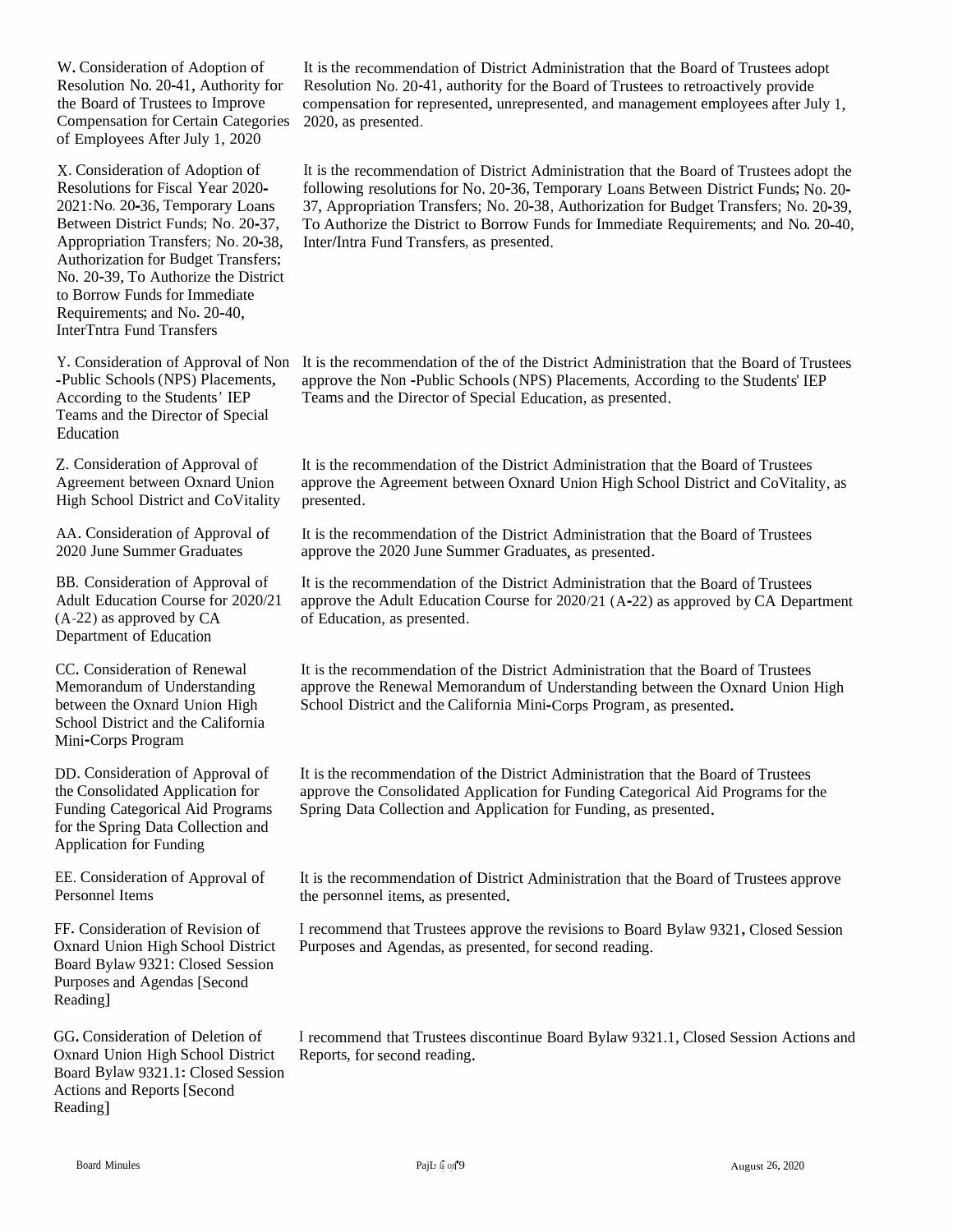HH. Consideration of Revision of Board Bylaw 9323: Conduct of Board Meetings [Second Reading]

II. Consideration of Revision of Oxnard Union High School District Board Bylaw 9322: Agenda/Meeting Materials [First Reading]

JJ.Consideration of Approval of Revision of Board Policy 4122: Student Teachers/University Interns presented. [First Reading]

KK. Consideration of Approval of Revision of Board Policy 4300: Classified Management Position [First Reading]

LL. Consideration of Approval of Revision of Board Policy 4119.42: Infectious Disease Policy [First Reading]

#### **13. ACTION ITEMS**

A. Consideration of Approval of Sage Realty Group Agreement

B. Consideration of approval of Request for <sup>a</sup> Waiver Pursuant to or Credential to Provide Instruction to Limited English Proficient (LEP) Students, Grades 9-12 for Jeremy Gomez, AFJROTC

Description Revision: Assistant Principal-Oxnard Adult School, [First Reading]

#### **14. STAFF REPORTS**

COVID-19 Spring Incomplete Grades

Oxnard Union High School District Board Meetings, as presented, for second reading. It is recommended that Trustees approve the revisions to Board Bylaw 9323, Conduct of

> <sup>I</sup> recommend that Trustees approve the revisions to Board Bylaw 9322, Agenda/Meeting Materials, as presented, for first reading.

It is the recommendation of District Administration that Board of Trustees approve the revisions to Board Policy 4122: Student Teachers/University Interns [First Reading], as

It is the recommendation of District Administration that Board of Trustees approve the revisions to Board Policy 4300: Classified Management Positions [First Reading], as presented.

It is the recommendation of District Administration that Board of Trustees approve the revisions to Board Policy 4119.42: Infectious Disease [First Reading], as presented.

Motion: Trustee Herrera moved to approve the Sage Realty Group agreement, as presented. Seconded by Trustee Davis and carried unanimously with <sup>a</sup> roll call vote of 5/0.

Education Code §44253.3 Certificate English Proficient (LEP) Students, Grades 9-12 for Jeremy Gomez, AFJROTC, as Motion: Trustee Edmonds moved to approve the reques<sup>t</sup> for <sup>a</sup> waiver pursuan<sup>t</sup> to Education Code §44253.3 Certificate or Credential to Provide Instruction to Limited presented. Seconded by Trustee Herrera and carried unanimously with <sup>a</sup> roll call vote of 5/0.

- The waiver is good for one academic year only.
- The waiver will be renewed next school year if more time is needed.
- Dr. Salgado to repor<sup>t</sup> to, in <sup>a</sup> Friday Update, the maximum number of times someone is allowed to renew their waiver.

C.Consideration of Approval of Job Motion: Trustee Davis moved to approve the job description revision: Assistant Principal-Oxnard Adult School, [First Reading], and waived the second reading. Seconded by Trustee Hall and carried unanimously with <sup>a</sup> roll call vote of 5/0.

- This position is funded through the Workforce Innovation and Opportunity Act II (WIOA) grant, not the general fund.
- This position has been vacant for approximately three to five years.
- The job description is the only thing that was approved at this time.
- Permission to hire would come back to a subsequent board meeting.

During the spring 2020 semester the District closed on March 13, 2020 and reopened in fully remote Distance Learning from March <sup>16</sup> - June 16, 2020. Due to the sudden mid semester closure, students and families were <sup>g</sup>iven the option to receive letter grades, Pass or Credit. D's and F's were not given to any student during spring 2020. Students who did not complete a course during Distance Learning were given an "Incomplete" with the option to make-up the course(s) during the 2020-2021 school year. The Board of Trustees were informed of the number of incompietes given in spring 2020 and the initial plan to remediate these incompletes.

Trustees thanked Dr. McCoy and his staff for his report.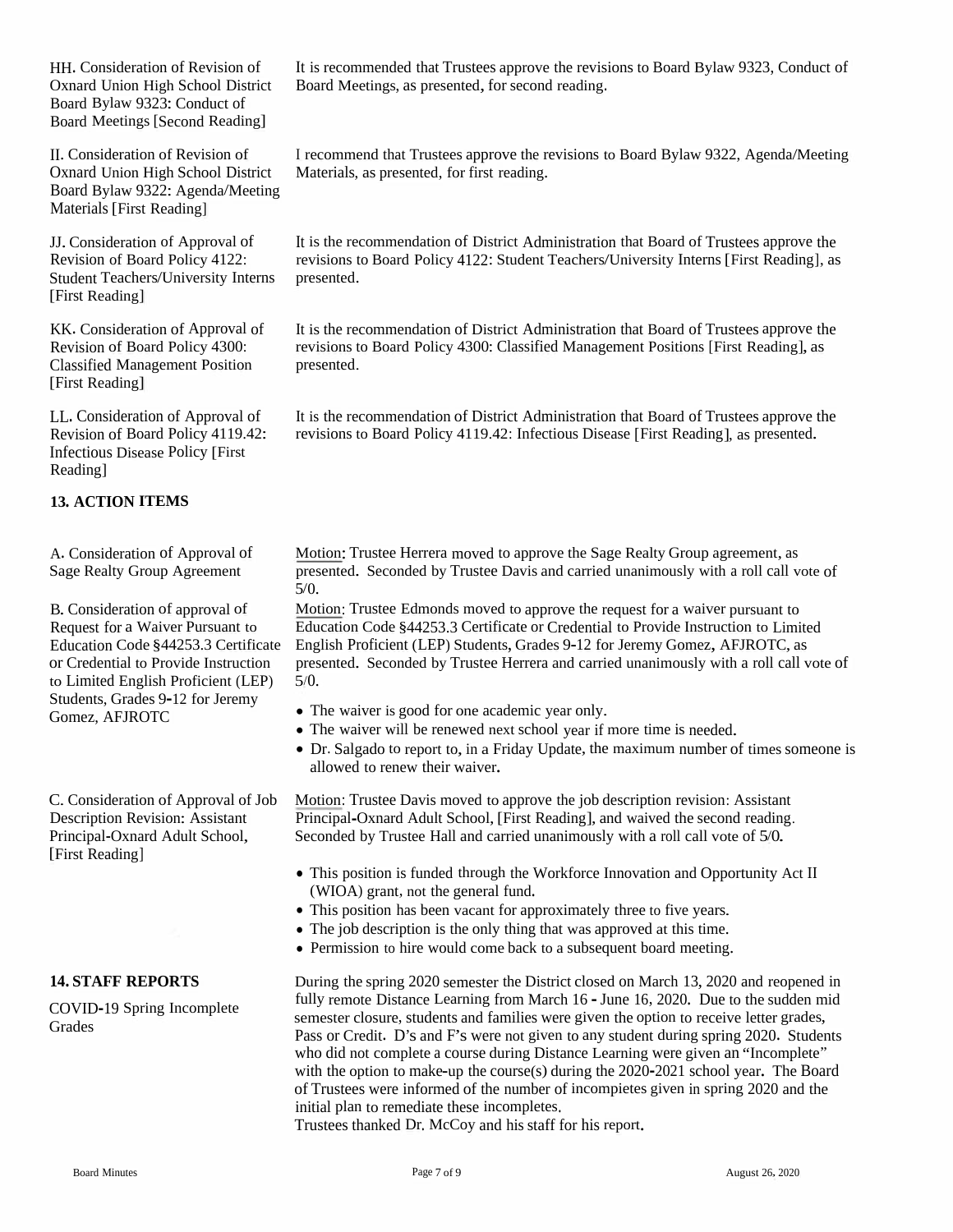|                                                                                                                                                                                                                                                                                                                                                                                                                                                                                                | • Counseling teams, site administrators, Learning Support Services are the staff<br>members currently working on making contact with the students the district lost<br>contact with during the spring.<br>• Trustees requested a follow-up report on the students the district lost contact with.<br>• Dr. McCoy will have his teams follow-up with the students on the drop-out list by                                                                                 |                                                                                                                                                                                                                                  |  |  |
|------------------------------------------------------------------------------------------------------------------------------------------------------------------------------------------------------------------------------------------------------------------------------------------------------------------------------------------------------------------------------------------------------------------------------------------------------------------------------------------------|--------------------------------------------------------------------------------------------------------------------------------------------------------------------------------------------------------------------------------------------------------------------------------------------------------------------------------------------------------------------------------------------------------------------------------------------------------------------------|----------------------------------------------------------------------------------------------------------------------------------------------------------------------------------------------------------------------------------|--|--|
|                                                                                                                                                                                                                                                                                                                                                                                                                                                                                                | phone, email and home visits.<br>• The incomplete grades grace period has been extended through the end of this school<br>year, June 2021, to avoid students receiving F grades in their incomplete classes.<br>• Dr. McCoy stated staff may bring some consideration around the grading policy back<br>to avoid students from being penalized for their credit or gpa calculation if they have<br>already met their requirement in a class they are unable to complete. |                                                                                                                                                                                                                                  |  |  |
| <b>Measure A Projects Update</b>                                                                                                                                                                                                                                                                                                                                                                                                                                                               | The District has identified approximately 145 possible modernization, energy<br>conservation, and construction projects for District Facilities. This includes a new<br>comprehensive high school. The funding for these projects is Measure A Bond Funds.<br>The Board of Trustees, staff, and public were updated on the progress of these projects<br>and the expenditure of the Measure A Bond Funds.                                                                |                                                                                                                                                                                                                                  |  |  |
|                                                                                                                                                                                                                                                                                                                                                                                                                                                                                                | • Trustees thanked Mr. Weinstein and his team for this report and thanked the<br>community that allowed the District to make this work happen.                                                                                                                                                                                                                                                                                                                           |                                                                                                                                                                                                                                  |  |  |
|                                                                                                                                                                                                                                                                                                                                                                                                                                                                                                | • Weekly updates about each construction job comes from both Mr. Weinstein and Mr.<br>Poui Hanson, Project Manager.                                                                                                                                                                                                                                                                                                                                                      |                                                                                                                                                                                                                                  |  |  |
|                                                                                                                                                                                                                                                                                                                                                                                                                                                                                                | • Weekly Updates go out to the sites for posting on Parent Square and to IT and Social<br>Spice Media for posting on social media.                                                                                                                                                                                                                                                                                                                                       |                                                                                                                                                                                                                                  |  |  |
|                                                                                                                                                                                                                                                                                                                                                                                                                                                                                                | • Mr. Weinstein stated that the community is welcome to contact him any time if they<br>have any questions about any of the district's construction projects; his contact<br>information is on our website.                                                                                                                                                                                                                                                              |                                                                                                                                                                                                                                  |  |  |
|                                                                                                                                                                                                                                                                                                                                                                                                                                                                                                | • The quarterly site meeting plan is to include Mr. Weinstein, site Principal, site Athletic<br>Director and Mr. Hanson. The Principal will send a Google Meet invite to all                                                                                                                                                                                                                                                                                             |                                                                                                                                                                                                                                  |  |  |
|                                                                                                                                                                                                                                                                                                                                                                                                                                                                                                | attendees. A translator will be available for each meeting, if needed.<br>• Due to the COVID-19 protocol, all drinking fountains have been closed down. Bottled<br>water is being supplied for all staff and any visitors at district sites.<br>• Each drinking fountain will be replaced with a water bottle filler.                                                                                                                                                    |                                                                                                                                                                                                                                  |  |  |
|                                                                                                                                                                                                                                                                                                                                                                                                                                                                                                | • Mr. Weinstein is hoping site ASB's can work with RC Makes, RCHS program, to<br>develop water bottles for all students so they can use them as fundraisers as well as<br>promote the use of water bottles when students return to their campuses.                                                                                                                                                                                                                       |                                                                                                                                                                                                                                  |  |  |
| <b>15. BOARD REPORT AND</b><br><b>COMMUNICATIONS</b>                                                                                                                                                                                                                                                                                                                                                                                                                                           |                                                                                                                                                                                                                                                                                                                                                                                                                                                                          |                                                                                                                                                                                                                                  |  |  |
| A. President Sher                                                                                                                                                                                                                                                                                                                                                                                                                                                                              | the African American Coalition.<br>٠                                                                                                                                                                                                                                                                                                                                                                                                                                     | Met with the Justice in the Classroom Leaders and attended the first meeting of<br>Welcomed everyone back to the 2020-21 school year and thanked everyone.<br>She offered best wishes to all of the students, faculty and staff. |  |  |
| <b>B.</b> Trustee Davis                                                                                                                                                                                                                                                                                                                                                                                                                                                                        | ٠<br>shared during the meeting.                                                                                                                                                                                                                                                                                                                                                                                                                                          | Attended the New Teacher Orientation meeting on August 19, 2020, Board of<br>Trustees introduction portion, and shared Ms. Piñon's 6-word memoir that was                                                                        |  |  |
| C. Trustee Herrera<br>Congratulated all of the returning students after all that happened during the<br>٠<br>spring and summer with distance learning, thrilled for their return.<br>Praised teachers for doing a phenomenal job and respects all of them for putting<br>٠<br>everything together and having a wonderful structure for students to have the<br>most positive experience with the new online teaching environment. She also<br>thanked staff for their support of the teachers. |                                                                                                                                                                                                                                                                                                                                                                                                                                                                          |                                                                                                                                                                                                                                  |  |  |
|                                                                                                                                                                                                                                                                                                                                                                                                                                                                                                | Hopes that staff will engage themselves to be able to engage OUHSD students.<br>٠<br>She thanked Dr. McCoy and his executive team for all of the work done in the<br>spring and summer to be where we are now.                                                                                                                                                                                                                                                           |                                                                                                                                                                                                                                  |  |  |
| <b>D. Trustee Edmonds</b>                                                                                                                                                                                                                                                                                                                                                                                                                                                                      | Praised Dr. McCoy and staff for a job well done for the start of the school year,                                                                                                                                                                                                                                                                                                                                                                                        |                                                                                                                                                                                                                                  |  |  |
| <b>Board Minutes</b>                                                                                                                                                                                                                                                                                                                                                                                                                                                                           | Page 8 of 9                                                                                                                                                                                                                                                                                                                                                                                                                                                              | August 26, 2020                                                                                                                                                                                                                  |  |  |
|                                                                                                                                                                                                                                                                                                                                                                                                                                                                                                |                                                                                                                                                                                                                                                                                                                                                                                                                                                                          |                                                                                                                                                                                                                                  |  |  |